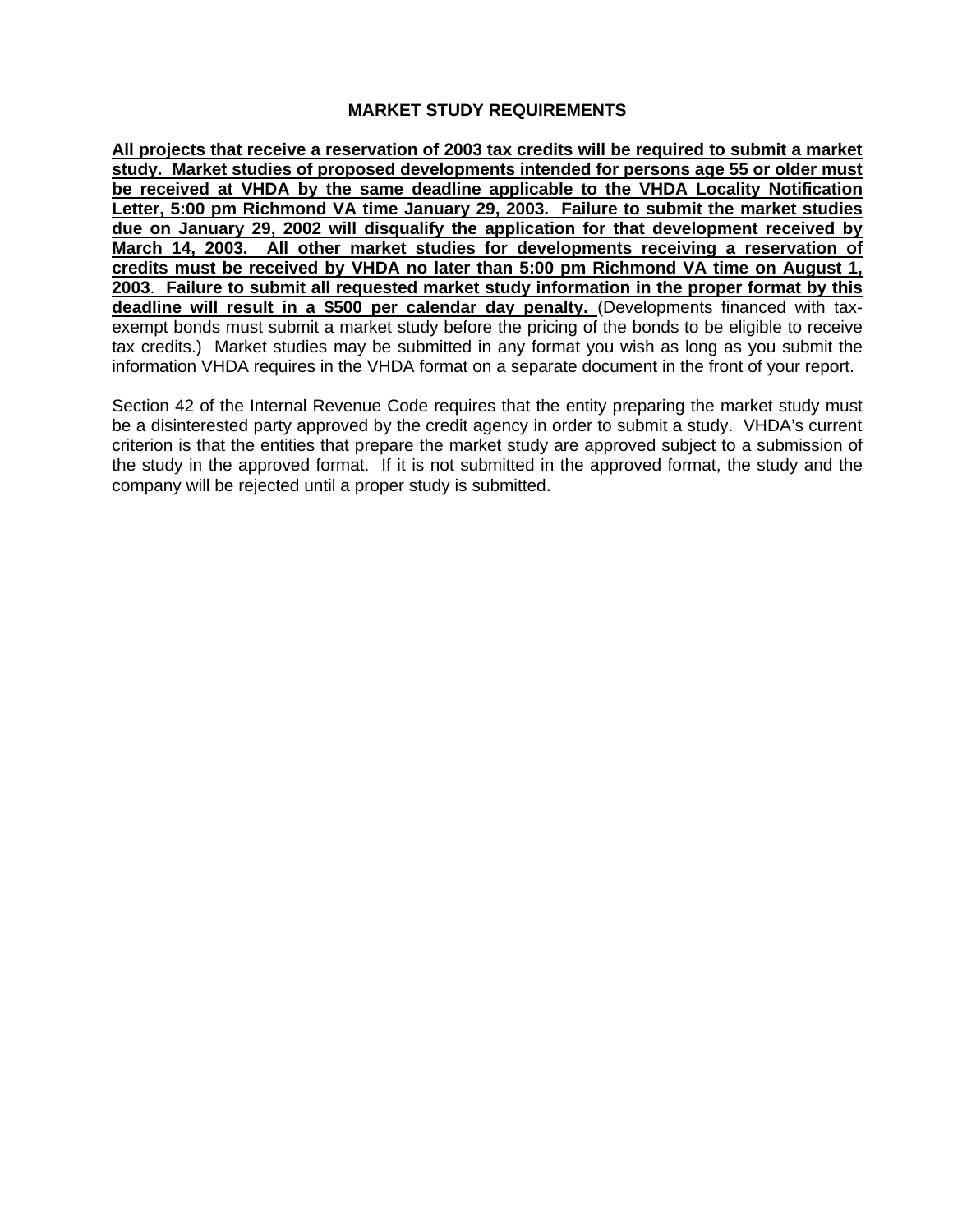The market study must adequately address all of the issues outlined below in order to be considered satisfactory by the VHDA. Any relationship between the preparer and the project sponsor must be disclosed, and the preparer may not have any interest in the project or relationship with the ownership entity. The study must also contain the preparer's resumé or statement of experience. Finally, all data sources used in the report must be included in the appendix.

The market study must be no more than six (6) months old at the time of submission to VHDA. Studies more than six (6) months old must be updated. Failure to submit the market study in the approved VHDA format will result in a failure to receive credits. Please address any questions regarding these requirements to D. Ryne Johnson at (804) 343-5714 or ryne.johnson@vhda.com. A market study must provide the following information in the order and format below:

### A. Project Description

- 1. Physical description of the site, number of buildings, and adjacent parcels including a description of the condition of the site and neighborhood housing.
- 2. Site proximity to employment, public transportation, major roadways, schools, shopping, recreation, medical services, applicable special-needs services.
- 3. Use the table to outline a description of the proposed unit mix development. List amenities separately.

#### **Project Data**

| Maximum<br>% of AMI | <b>Bedroom</b><br><b>Size</b><br>(1BR, 2)<br><b>BR, 3BR)</b> | <b>Number</b><br>of Units | Utility<br>Allowance | <b>Proposed</b><br><b>Housing</b><br>$Cost =$<br>$Rent +$<br>UA | Unit<br><b>Square</b><br>Footage | Rent/Sq<br>Foot | <b>Minimum</b><br><b>Income</b> | Maximum<br><b>Income</b> |
|---------------------|--------------------------------------------------------------|---------------------------|----------------------|-----------------------------------------------------------------|----------------------------------|-----------------|---------------------------------|--------------------------|
|                     |                                                              |                           |                      |                                                                 |                                  |                 |                                 |                          |

- 4. Provide a map clearly delineating the location of the project; also locate the closest shopping, schools, and medical services on an additional map.
- 5. Description of the primary market area. Give a brief description of the primary market area from which the targeted residents will be drawn for the project.
- B. Demographic Data
	- 1. Population by age cohorts.

| Age C | <b>Desi</b> |  |  |  |  |
|-------|-------------|--|--|--|--|
| .     | .           |  |  |  |  |
| - - - | топ         |  |  |  |  |
|       |             |  |  |  |  |

2. Show the qualified households in the market area for the past 3 years.

| <b>Voor</b><br>ι σαι       |  |  |
|----------------------------|--|--|
| - -<br>HOUSAM<br>oias<br>. |  |  |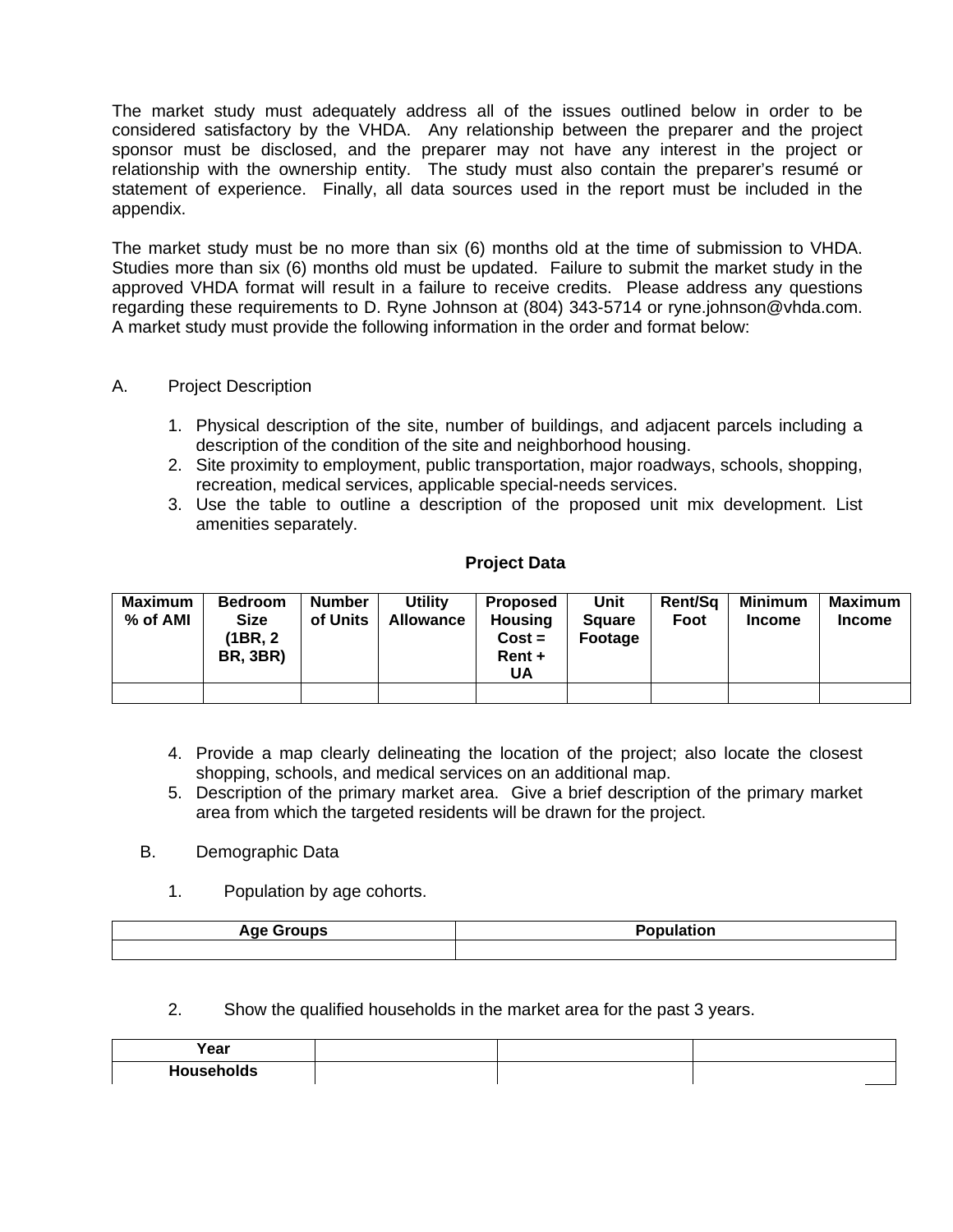3. Estimate the qualified household for the next 3 years.

| Year |  |  |
|------|--|--|
| .    |  |  |

- C. Supply within Primary Market Area.
	- 1. Description and occupancy levels of existing comparable multifamily projects, multifamily projects currently under development, and multifamily projects slated to begin construction within the year in the defined market study area of the proposed project. Federally or state assisted projects should be identified in this breakdown. If the proposed project is a family project, market area elderly projects may not necessarily be competitive with family units, and therefore do not have to be considered at the discretion of the market study preparer. Conversely, if the proposed project is elderly, market area family units do not have to be considered. Elderly should be considered as 65 and over. (For units with multiple floor plans and/or rents for each bedroom size, calculate the average for each data category below.)

| <b>Project</b><br>Name | Location<br>(City or<br>County) | <b>Bedroom</b><br><b>Size</b><br>(1BR.<br>2BR.<br>3BR) | <b>Number</b><br>of Units | Utilitv<br>Allowance | <b>Proposed</b><br>Housing<br>$Cost = Rent$<br>+ Utility<br><b>Allowance</b> | Unit<br><b>Square</b><br>Footage | Vacanc<br><b>v</b> Rate | <b>Distance</b><br>from<br><b>Subject</b> | <b>Project</b><br>Type<br>(Market<br>rate.<br>Tax<br>credit,<br>Sec 8) | Age of<br>project |
|------------------------|---------------------------------|--------------------------------------------------------|---------------------------|----------------------|------------------------------------------------------------------------------|----------------------------------|-------------------------|-------------------------------------------|------------------------------------------------------------------------|-------------------|
|                        |                                 |                                                        |                           |                      |                                                                              |                                  |                         |                                           |                                                                        |                   |

- D. Project-Specific Demand within Primary Market Area.
	- 1. The study should project a capture rate for the proposed development. This rate indicates the percentage of market share the development would need to capture.

The capture rate is to be calculated using net growth in the area. Please state your assumptions used to determine your capture rate.

# **Capture Rate = %**

2. Estimate the number of months required for rent-up period.

#### **Proposed Units/(absorption/month) = Absorption rate**

E. Conclusion and Recommendations by Market Analyst. Write a brief conclusion of the viability of the development, including rent recommendations.